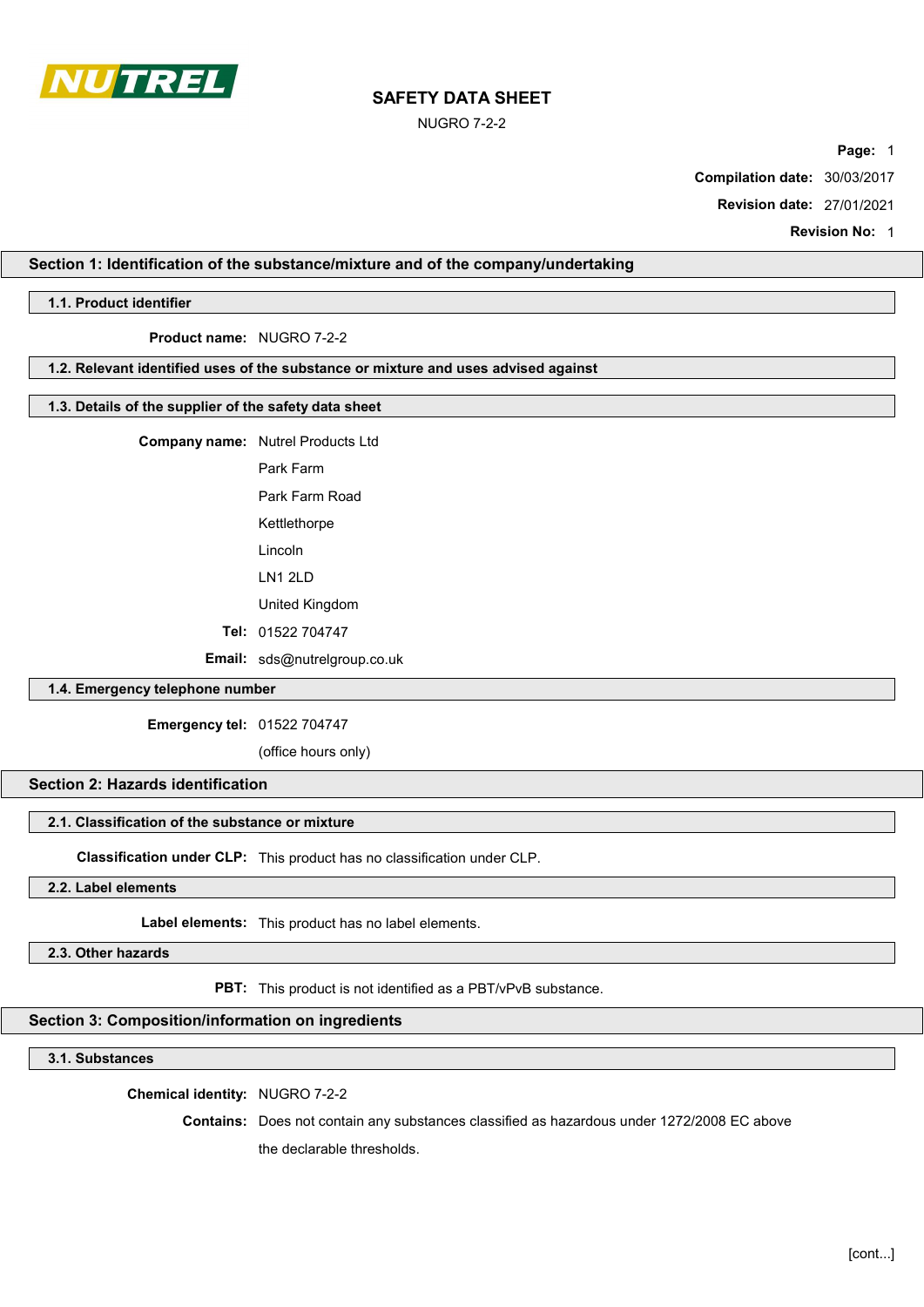NUGRO 7-2-2

Page: 2

### Section 4: First aid measures

4.1. Description of first aid measures

Skin contact: Wash immediately with plenty of soap and water.

Eye contact: Bathe the eye with running water for 15 minutes.

Ingestion: Wash out mouth with water.

Inhalation: Consult a doctor.

### 4.2. Most important symptoms and effects, both acute and delayed

Skin contact: There may be mild irritation at the site of contact.

Eye contact: There may be irritation and redness.

Ingestion: There may be irritation of the throat.

Inhalation: No symptoms.

4.3. Indication of any immediate medical attention and special treatment needed

Immediate / special treatment: Not applicable.

Section 5: Fire-fighting measures

5.1. Extinguishing media

Extinguishing media: Suitable extinguishing media for the surrounding fire should be used. Use water spray

to cool containers.

### 5.2. Special hazards arising from the substance or mixture

Exposure hazards: In combustion emits toxic fumes.

5.3. Advice for fire-fighters

Advice for fire-fighters: Wear self-contained breathing apparatus. Wear protective clothing to prevent contact

with skin and eyes.

## Section 6: Accidental release measures

### 6.1. Personal precautions, protective equipment and emergency procedures

Personal precautions: Refer to section 8 of SDS for personal protection details. Turn leaking containers leak-

side up to prevent the escape of liquid.

### 6.2. Environmental precautions

Environmental precautions: Do not discharge into drains or rivers. Contain the spillage using bunding.

### 6.3. Methods and material for containment and cleaning up

Clean-up procedures: Absorb into dry earth or sand. Transfer to a closable, labelled salvage container for

disposal by an appropriate method.

#### 6.4. Reference to other sections

Reference to other sections: Refer to section 8 of SDS.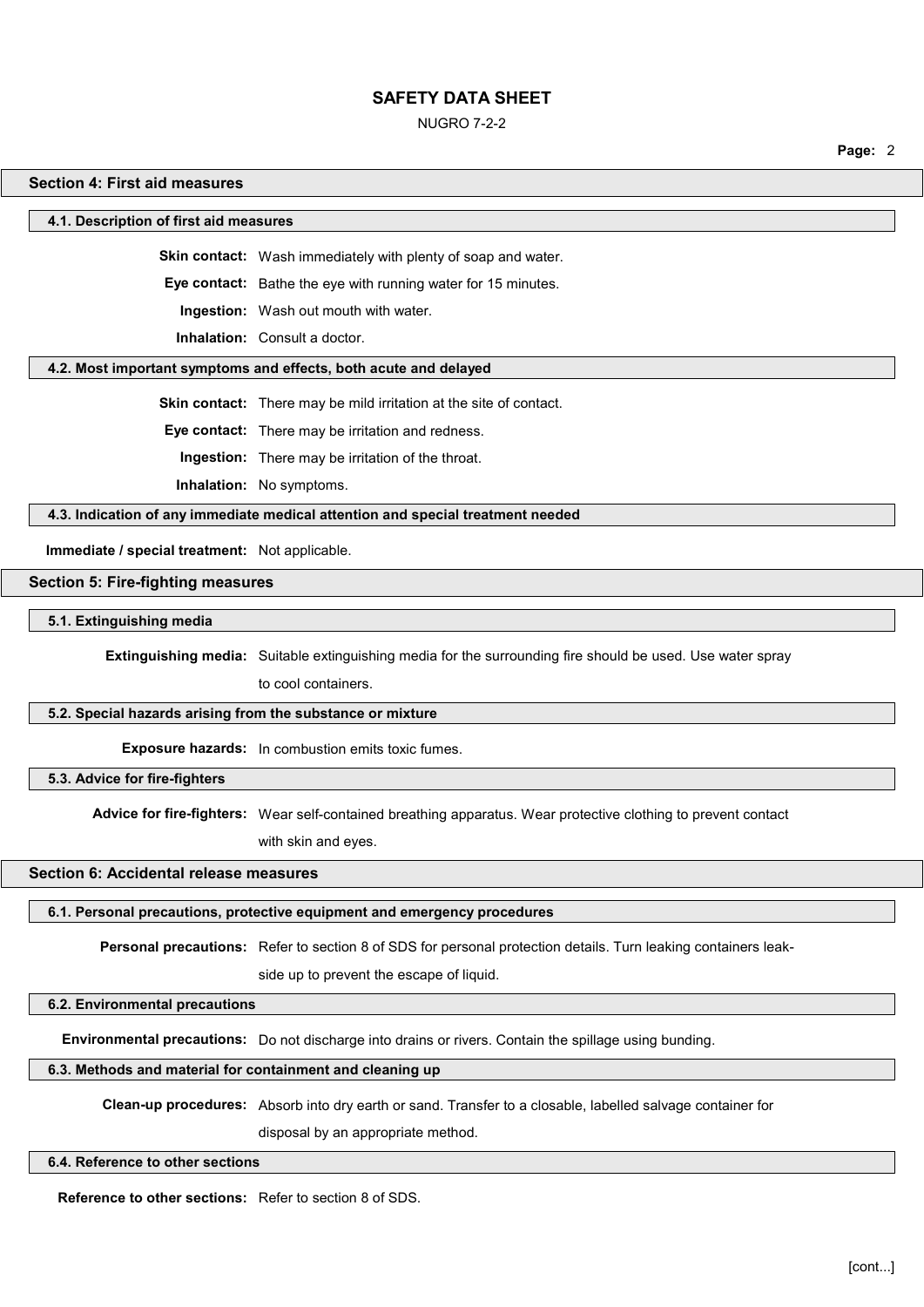NUGRO 7-2-2

Page: 3

## Section 7: Handling and storage

### 7.1. Precautions for safe handling

## 7.2. Conditions for safe storage, including any incompatibilities

Storage conditions: Store in a cool, well ventilated area. Keep container tightly closed.

Suitable packaging: Must only be kept in original packaging.

## 7.3. Specific end use(s)

Specific end use(s): PC12: Fertilisers.

# Section 8: Exposure controls/personal protection

8.1. Control parameters

Workplace exposure limits: No data available.

DNEL/PNEC Values

DNEL / PNEC No data available.

### 8.2. Exposure controls

Respiratory protection: Respiratory protection not required.

Hand protection: Protective gloves.

Eye protection: Safety glasses. Ensure eye bath is to hand.

Skin protection: Protective clothing.

## Section 9: Physical and chemical properties

### 9.1. Information on basic physical and chemical properties

|                                                         | <b>State: Liguid</b>                 |                                                 |                                  |
|---------------------------------------------------------|--------------------------------------|-------------------------------------------------|----------------------------------|
| <b>Colour: Brown</b>                                    |                                      |                                                 |                                  |
| Evaporation rate: No data available.                    |                                      |                                                 |                                  |
|                                                         | <b>Oxidising:</b> No data available. |                                                 |                                  |
| Solubility in water: No data available.                 |                                      |                                                 |                                  |
|                                                         | Viscosity: No data available.        |                                                 |                                  |
| Boiling point/range°C: No data available.               |                                      | Melting point/range°C: No data available.       |                                  |
| <b>Flammability limits %: lower:</b> No data available. |                                      |                                                 | <b>upper:</b> No data available. |
|                                                         | Flash point°C: No data available.    | Part.coeff. n-octanol/water: No data available. |                                  |
| <b>Autoflammability°C:</b> No data available.           |                                      | Vapour pressure: No data available.             |                                  |
| <b>Relative density:</b> 1.20 - 1.26 kg/L               |                                      |                                                 | $pH: 3.0 - 5.0$                  |
|                                                         | <b>VOC g/l:</b> No data available.   |                                                 |                                  |

9.2. Other information

Other information: No data available.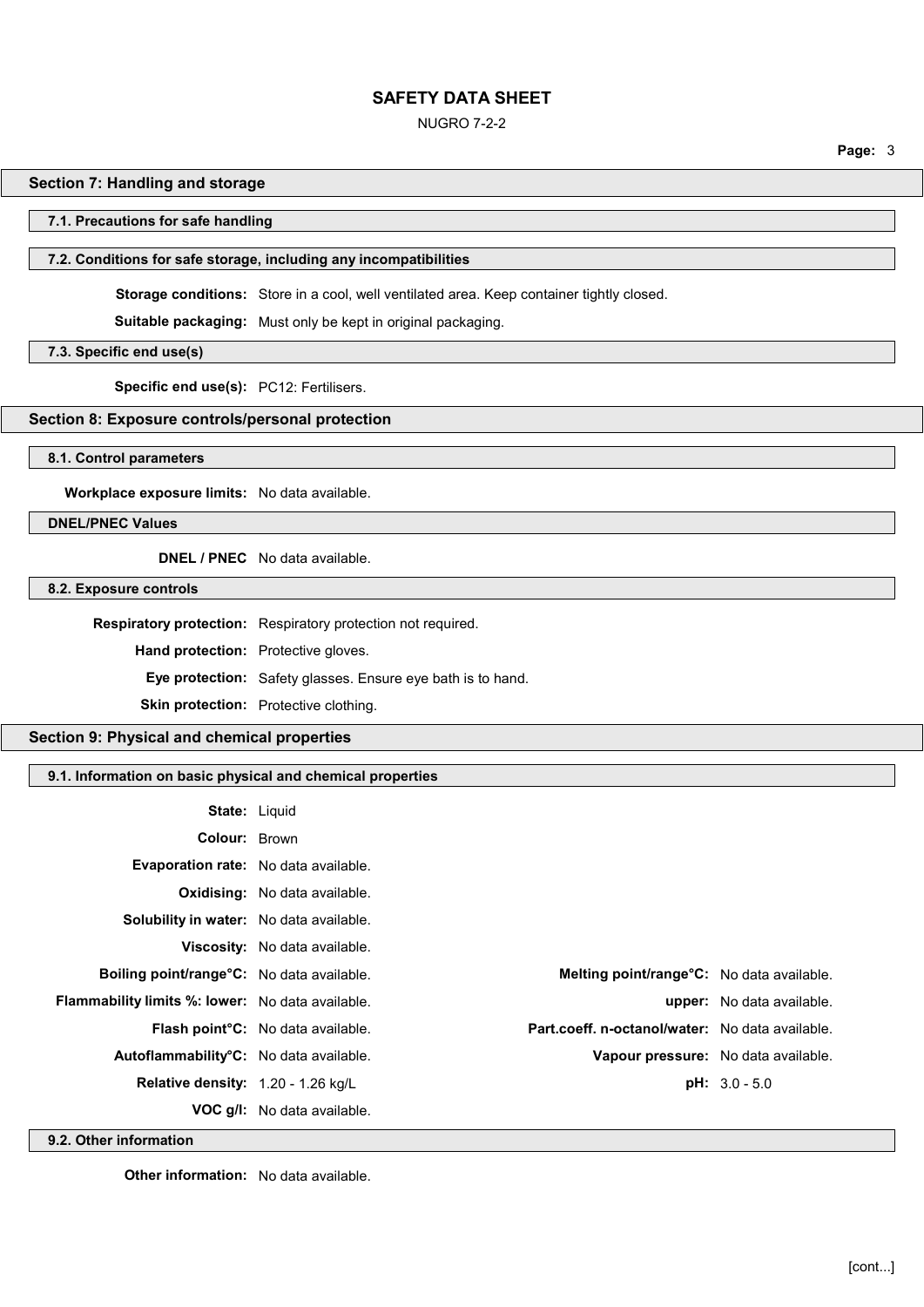NUGRO 7-2-2

### Section 10: Stability and reactivity

10.1. Reactivity

Reactivity: Stable under recommended transport or storage conditions.

### 10.2. Chemical stability

Chemical stability: Stable under normal conditions.

### 10.3. Possibility of hazardous reactions

Hazardous reactions: Hazardous reactions will not occur under normal transport or storage conditions.

Decomposition may occur on exposure to conditions or materials listed below.

#### 10.4. Conditions to avoid

Conditions to avoid: Heat.

10.5. Incompatible materials

Materials to avoid: Strong oxidising agents. Strong acids.

## 10.6. Hazardous decomposition products

Haz. decomp. products: In combustion emits toxic fumes.

## Section 11: Toxicological information

### 11.1. Information on toxicological effects

Toxicity values: No data available.

# Symptoms / routes of exposure

Skin contact: There may be mild irritation at the site of contact.

Eye contact: There may be irritation and redness.

Ingestion: There may be irritation of the throat.

Inhalation: No symptoms.

# Section 12: Ecological information

12.1. Toxicity

Ecotoxicity values: No data available.

## 12.2. Persistence and degradability

Persistence and degradability: Biodegradable.

12.3. Bioaccumulative potential

Bioaccumulative potential: No bioaccumulation potential.

12.4. Mobility in soil

Mobility: Readily absorbed into soil.

Page: 4